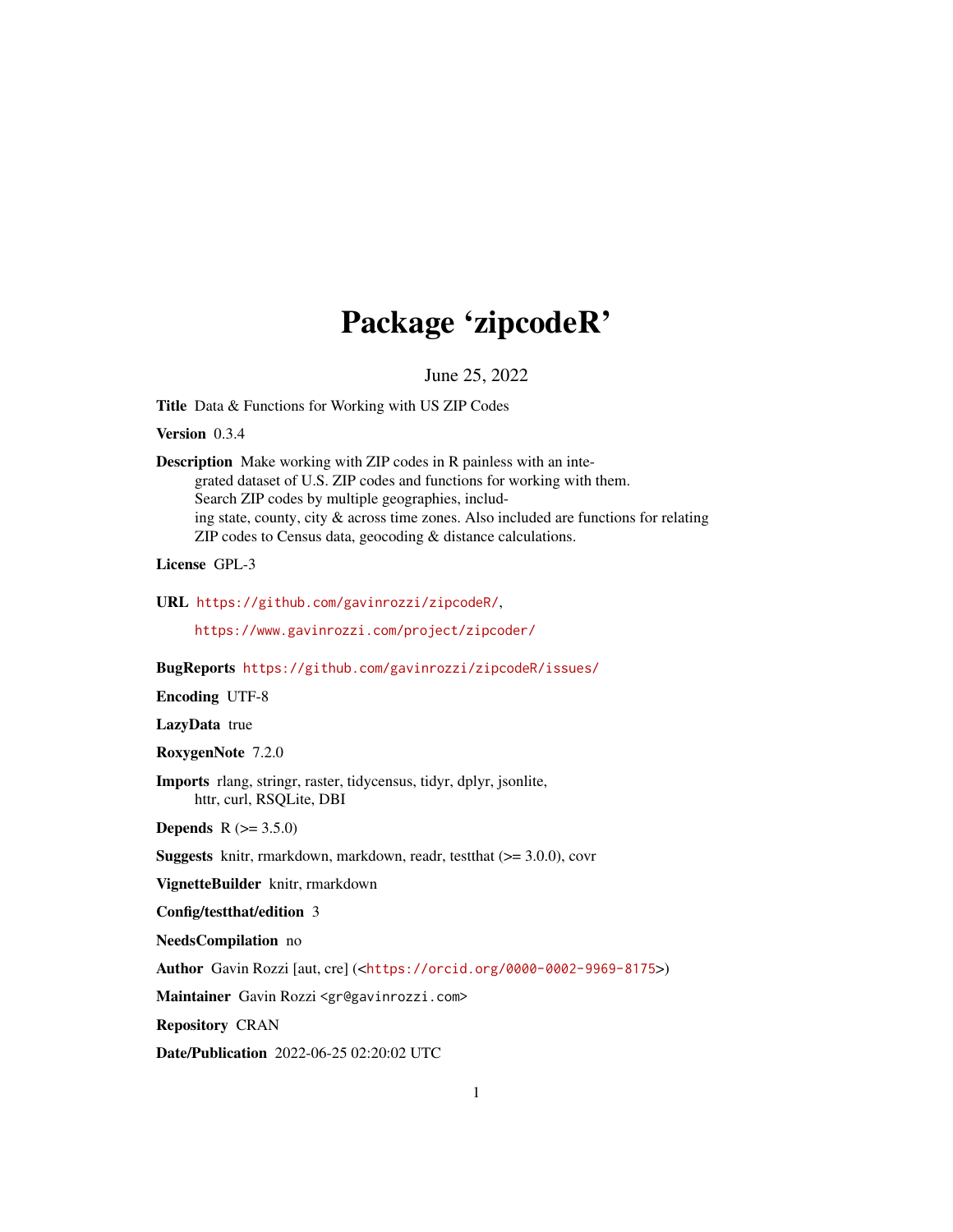### <span id="page-1-0"></span>R topics documented:

|       | $\overline{\mathbf{3}}$   |
|-------|---------------------------|
|       | 3                         |
|       | $\overline{4}$            |
|       | $\overline{4}$            |
|       | 5                         |
|       | 5                         |
|       | 6                         |
|       | -6                        |
|       | -7                        |
|       | $\overline{8}$            |
|       | $\overline{\phantom{0}}8$ |
|       |                           |
|       |                           |
|       |                           |
|       |                           |
|       |                           |
|       |                           |
| Index | 14                        |

| download_zip_data | Download updated data files needed for library functionality to the |
|-------------------|---------------------------------------------------------------------|
|                   | package's data directory. To be implemented for future updates.     |

#### Description

Download updated data files needed for library functionality to the package's data directory. To be implemented for future updates.

#### Usage

download\_zip\_data(force = FALSE)

#### Arguments

force Boolean, if set to TRUE will force overwrite existing data files with new version

#### Value

Data files needed for package functionality, stored in data directory of package install

#### Examples

```
## Not run:
download_zip_data()
```
## End(Not run)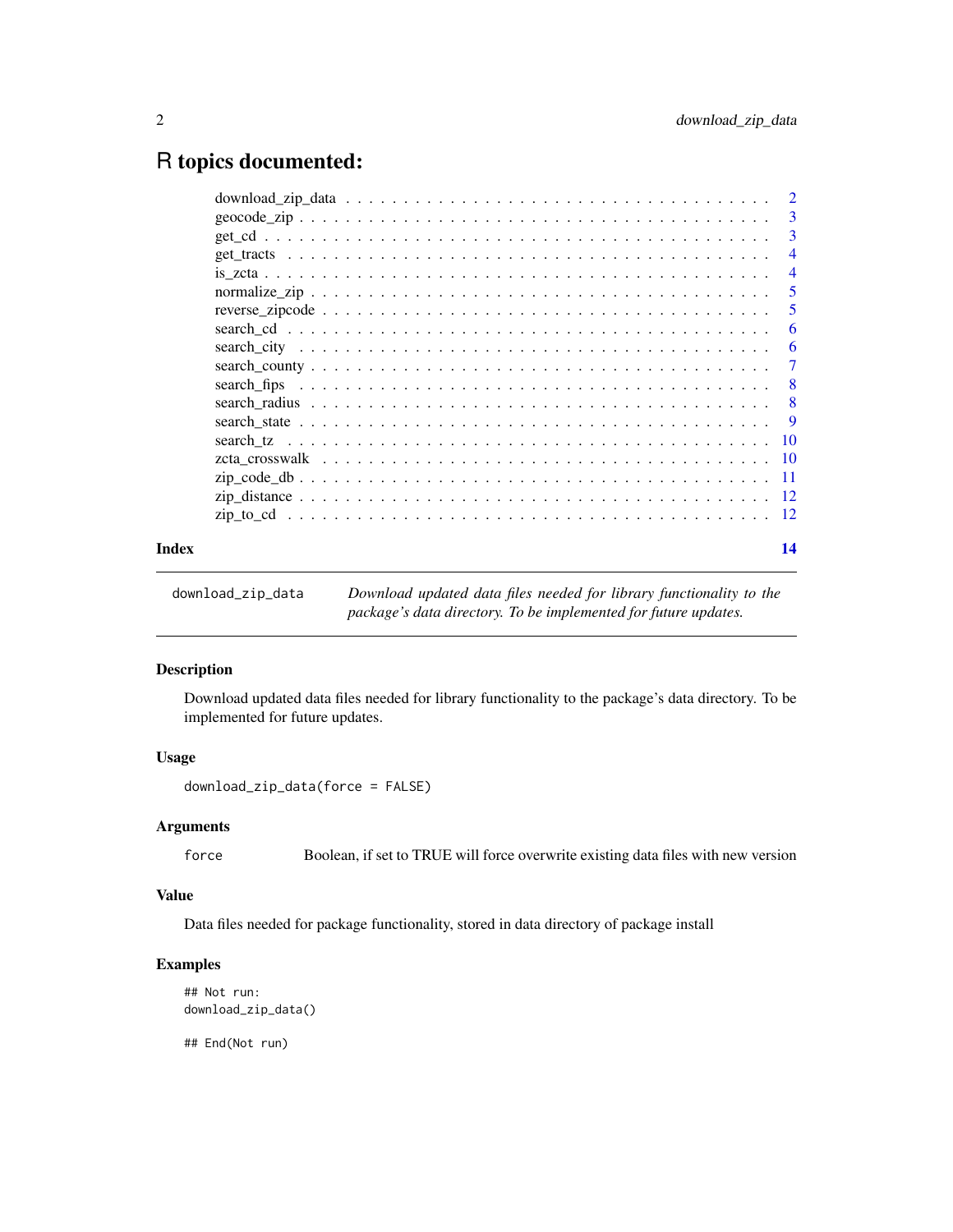<span id="page-2-0"></span>

Returns that lat / lon pair of the centroid of a given ZIP code

#### Usage

```
geocode_zip(zip_code)
```
#### Arguments

zip\_code A 5-digit U.S. ZIP code

#### Value

tibble of lat lon coordinates

#### Examples

```
geocode_zip("07762")
geocode_zip("90210")
geocode_zip("90210")$lat
geocode_zip("90210")$lng
```
get\_cd *Get all congressional districts for a given ZIP code*

#### Description

Get all congressional districts for a given ZIP code

#### Usage

get\_cd(zip\_code)

#### Arguments

zip\_code A U.S. ZIP code

#### Value

a named list of two-digit state code and two digit district code

#### Examples

get\_cd("08731") get\_cd("90210")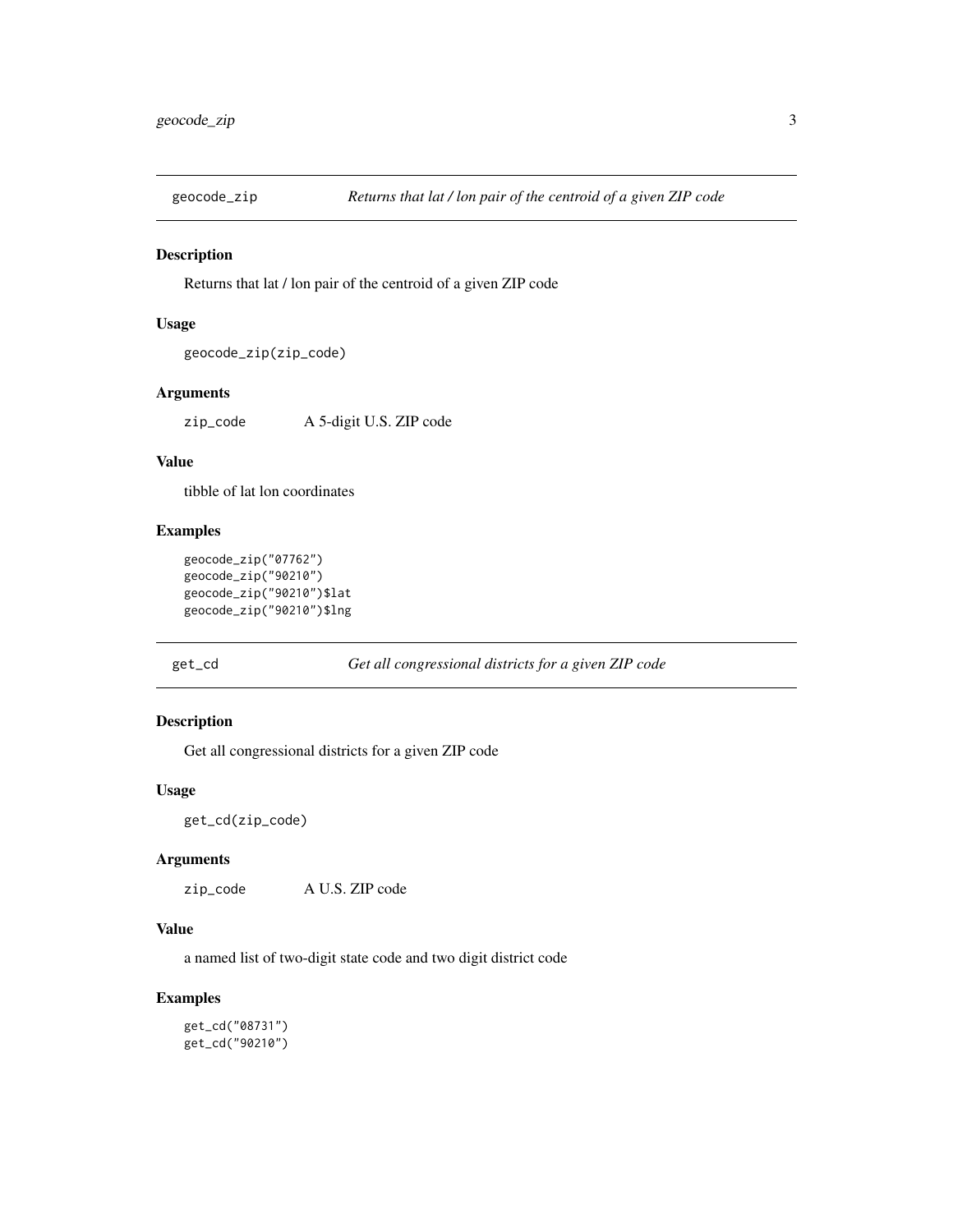<span id="page-3-0"></span>

Get all Census tracts within a given ZIP code

#### Usage

```
get_tracts(zip_code)
```
#### Arguments

zip\_code A U.S. ZIP code

#### Value

tibble of Census tracts and data from Census crosswalk file found for given ZIP code

#### Examples

```
get_tracts("08731")
get_tracts("90210")
```

| is zcta | Returns true if the given ZIP code is also a ZIP code tabulation area |
|---------|-----------------------------------------------------------------------|
|         | (ZCTA)                                                                |

#### Description

Returns true if the given ZIP code is also a ZIP code tabulation area (ZCTA)

#### Usage

is\_zcta(zip\_code)

#### Arguments

zip\_code A 5-digit U.S. ZIP code

#### Value

Boolean TRUE or FALSE based upon whether provided ZIP code is a ZCTA by testing whether it exists in the U.S. Census crosswalk data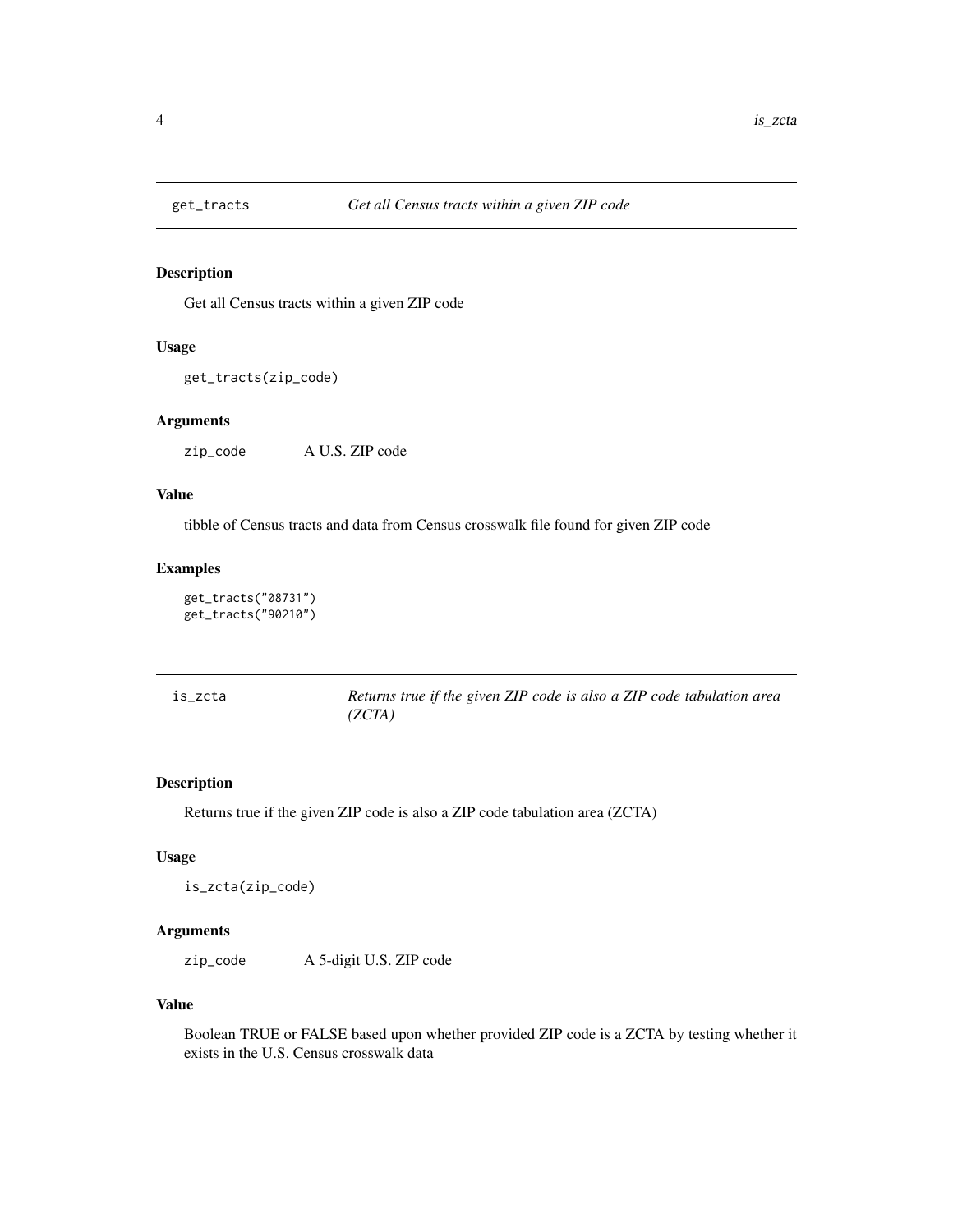#### <span id="page-4-0"></span>normalize\_zip 5

#### Examples

```
is_zcta("90210")
is_zcta("99999")
is_zcta("07762")
```
normalize\_zip *Normalize ZIP codes*

#### Description

Normalize ZIP codes

#### Usage

normalize\_zip(zipcode)

#### Arguments

zipcode messy ZIP code to be normalized

#### Value

Normalized zipcode

#### Examples

normalize\_zip(0008731)

reverse\_zipcode *Given a ZIP code, returns columns of metadata about that ZIP code*

#### Description

Given a ZIP code, returns columns of metadata about that ZIP code

#### Usage

reverse\_zipcode(zip\_code)

#### Arguments

zip\_code A 5-digit U.S. ZIP code or chracter vector with multiple ZIP codes

#### Value

A tibble containing data for the ZIP code(s)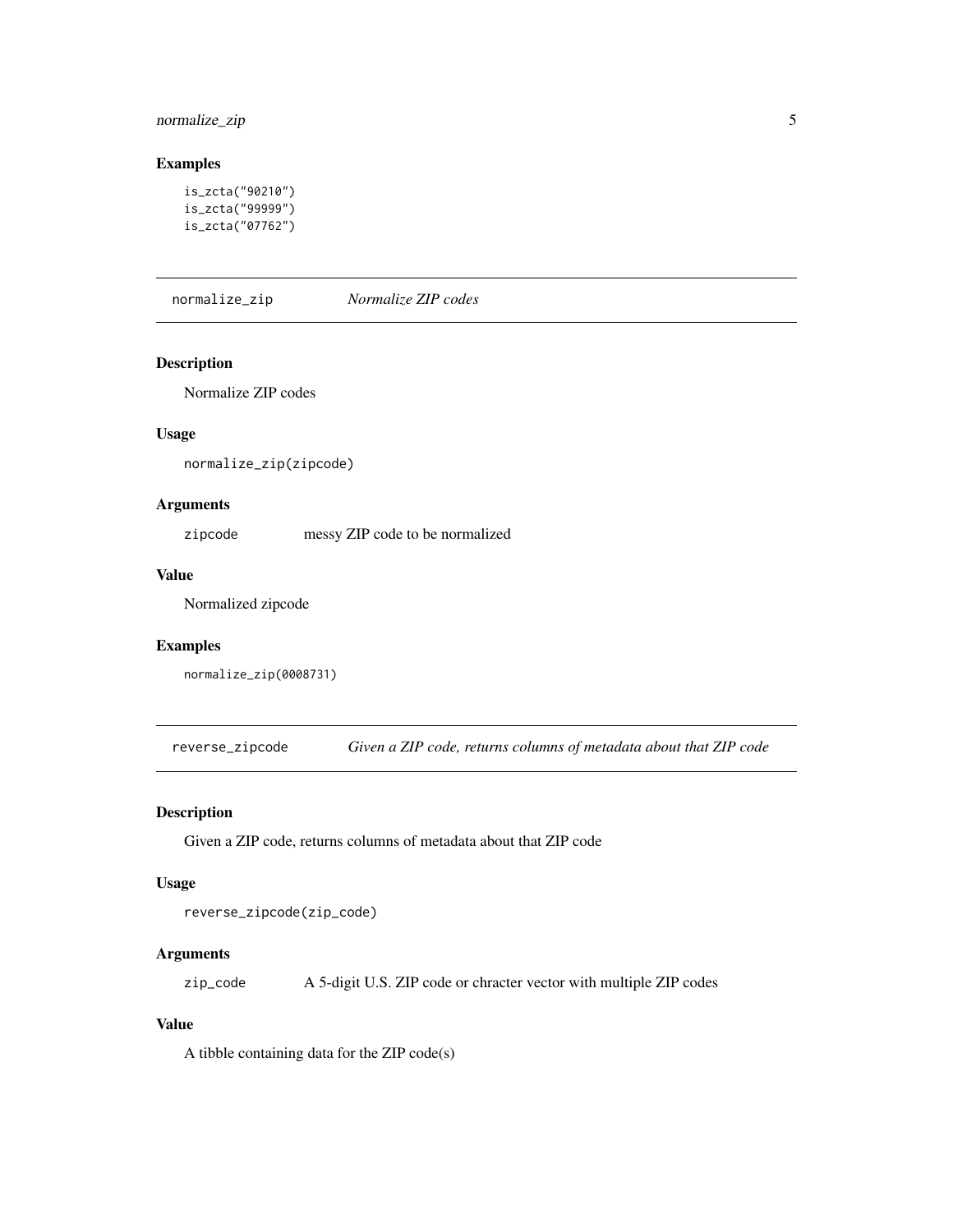#### Examples

```
reverse_zipcode("90210")
reverse_zipcode("08731")
reverse_zipcode(c("08734", "08731"))
reverse_zipcode("07762")$county
reverse_zipcode("07762")$state
```
search\_cd *Get all ZIP codes that fall within a given congressional district*

#### Description

Get all ZIP codes that fall within a given congressional district

#### Usage

search\_cd(state\_fips\_code, congressional\_district)

#### **Arguments**

```
state_fips_code
```
A two-digit U.S. FIPS code for a state

```
congressional_district
```
A two digit number specifying a congressional district in a given

#### Value

tibble of all congressional districts found for given ZIP code, including state code

#### Examples

```
search_cd("34", "03")
search_cd("36", "05")
```
search\_city *Search ZIP codes for a given city within a state*

#### Description

Search ZIP codes for a given city within a state

#### Usage

search\_city(city\_name, state\_abb)

<span id="page-5-0"></span>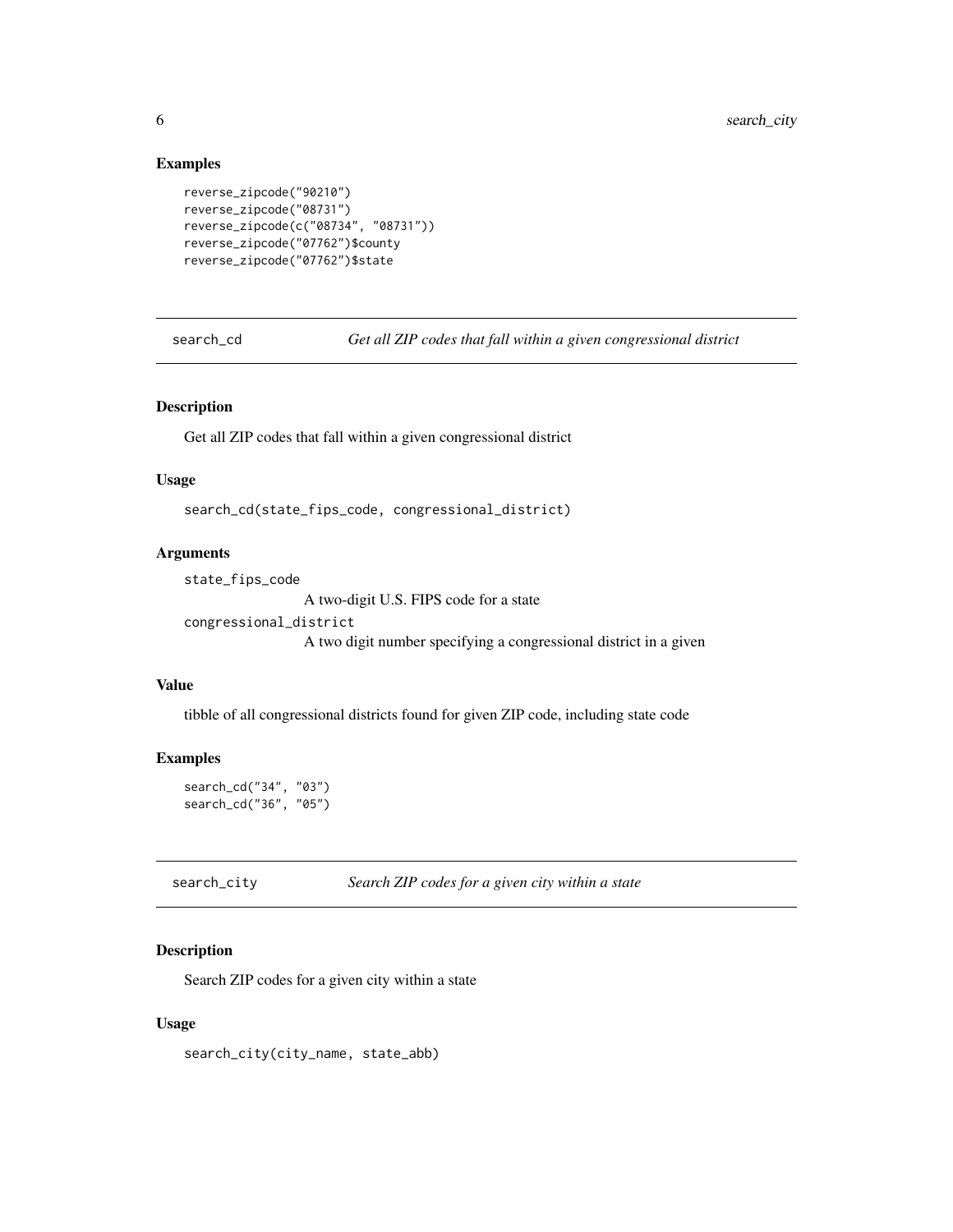#### <span id="page-6-0"></span>search\_county 7

#### Arguments

| city_name | Name of major city to search    |
|-----------|---------------------------------|
| state_abb | Two-digit code for a U.S. state |

#### Value

tibble of all ZIP code data found for given city

#### Examples

```
search_city("Spring Lake", "NJ")
search_city("Chappaqua", "NY")
```
search\_county *Search ZIP codes for a county*

#### Description

Search ZIP codes for a county

#### Usage

search\_county(county\_name, state\_abb, ...)

#### Arguments

| county_name             | Name of a county within a U.S. state                                                                                   |
|-------------------------|------------------------------------------------------------------------------------------------------------------------|
| state_abb               | Two-digit code for a U.S. state                                                                                        |
| $\cdot$ $\cdot$ $\cdot$ | if the parameter similar $=$ TRUE, then send the parameter max distance to the<br>base function agrep. Default is 0.1. |

#### Value

tibble of all ZIP codes for given county name

#### Examples

```
middlesex <- search_county("Middlesex", "NJ")
alameda <- search_county("alameda", "CA")
search_county("ST BERNARD", "LA", similar = TRUE)$zipcode
```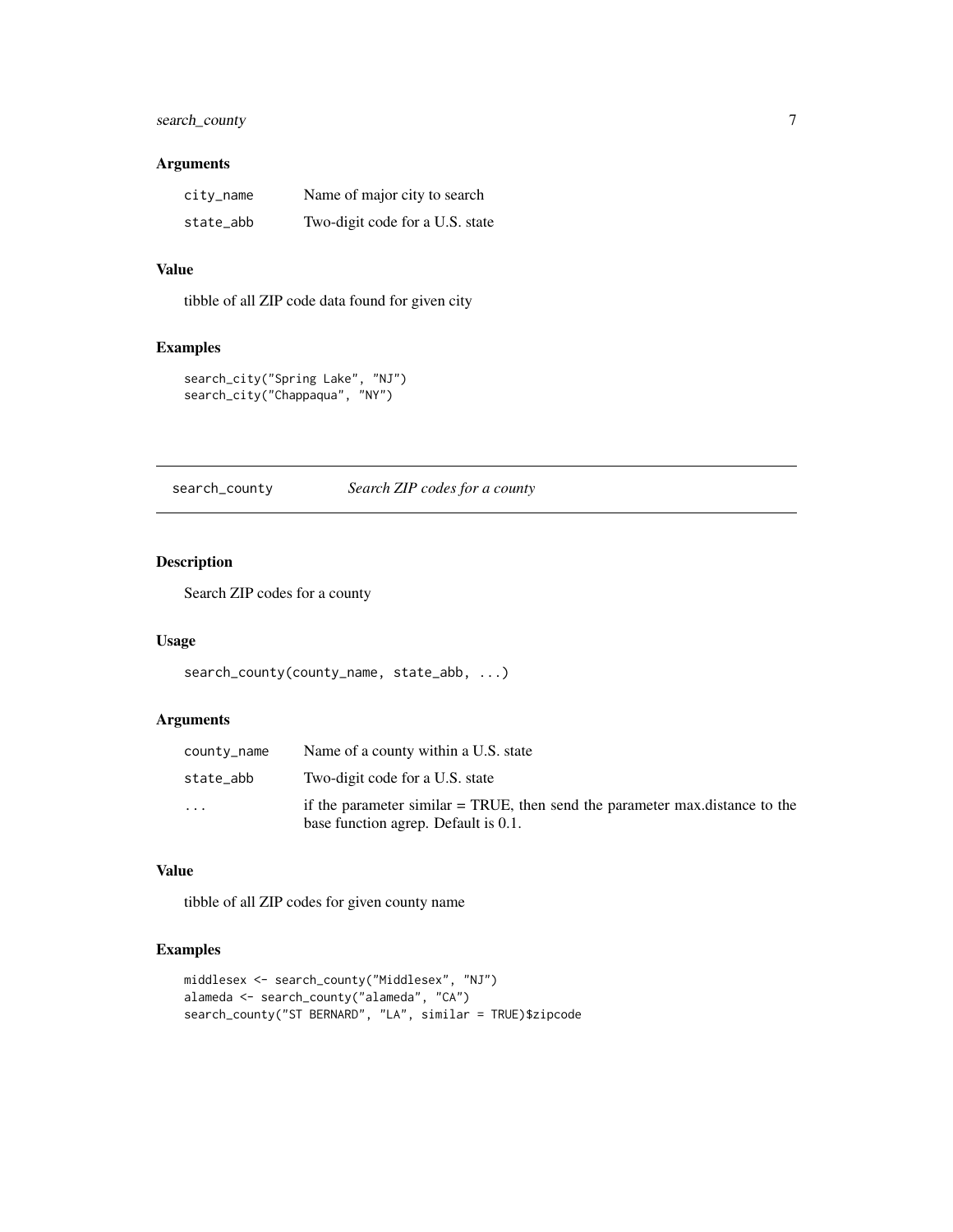<span id="page-7-0"></span>

Returns all ZIP codes found within a given FIPS code

#### Usage

```
search_fips(state_fips, county_fips)
```
#### Arguments

| state_fips  | A U.S. FIPS code                        |
|-------------|-----------------------------------------|
| county_fips | A 1-3 digit county FIPS code (optional) |

#### Value

tibble of Census tracts and data from Census crosswalk file found for given ZIP code

#### Examples

```
search_fips("34")
search_fips("34", "03")
search_fips("34", "3")
search_fips("36", "003")
```
search\_radius *Search for ZIP codes that are within a given radius from a point*

#### Description

Search for ZIP codes that are within a given radius from a point

#### Usage

search\_radius(lat, lng, radius = 1)

#### Arguments

| lat    | latitude                                         |
|--------|--------------------------------------------------|
| lng    | longitude                                        |
| radius | distance to search in miles, set by default to 1 |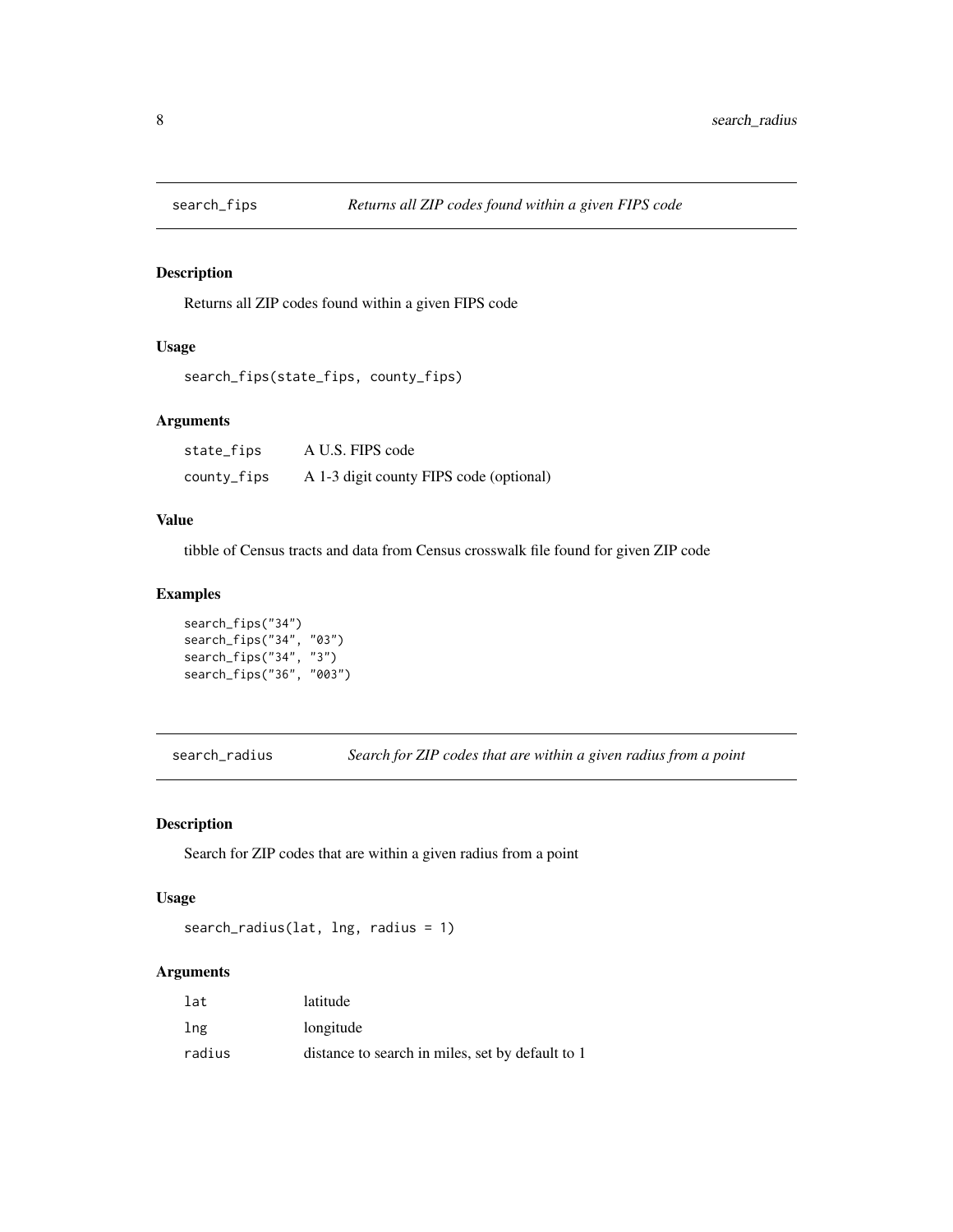#### <span id="page-8-0"></span>search\_state 9

#### Value

a tibble containing the ZIP code(s) within the provided radius and distance from the provided coordinates in miles

#### Examples

## Not run: search\_radius(39.9, -74.3, 10)

## End(Not run)

search\_state *Search for ZIP codes located within a given state*

#### Description

Search for ZIP codes located within a given state

#### Usage

```
search_state(state_abb)
```
#### Arguments

state\_abb Two-digit code representing a U.S. state

#### Value

tibble of all ZIP codes for each state code defined in state\_abb

#### Examples

```
search_state("NJ")
search_state(c("NJ", "NY", "CT"))
```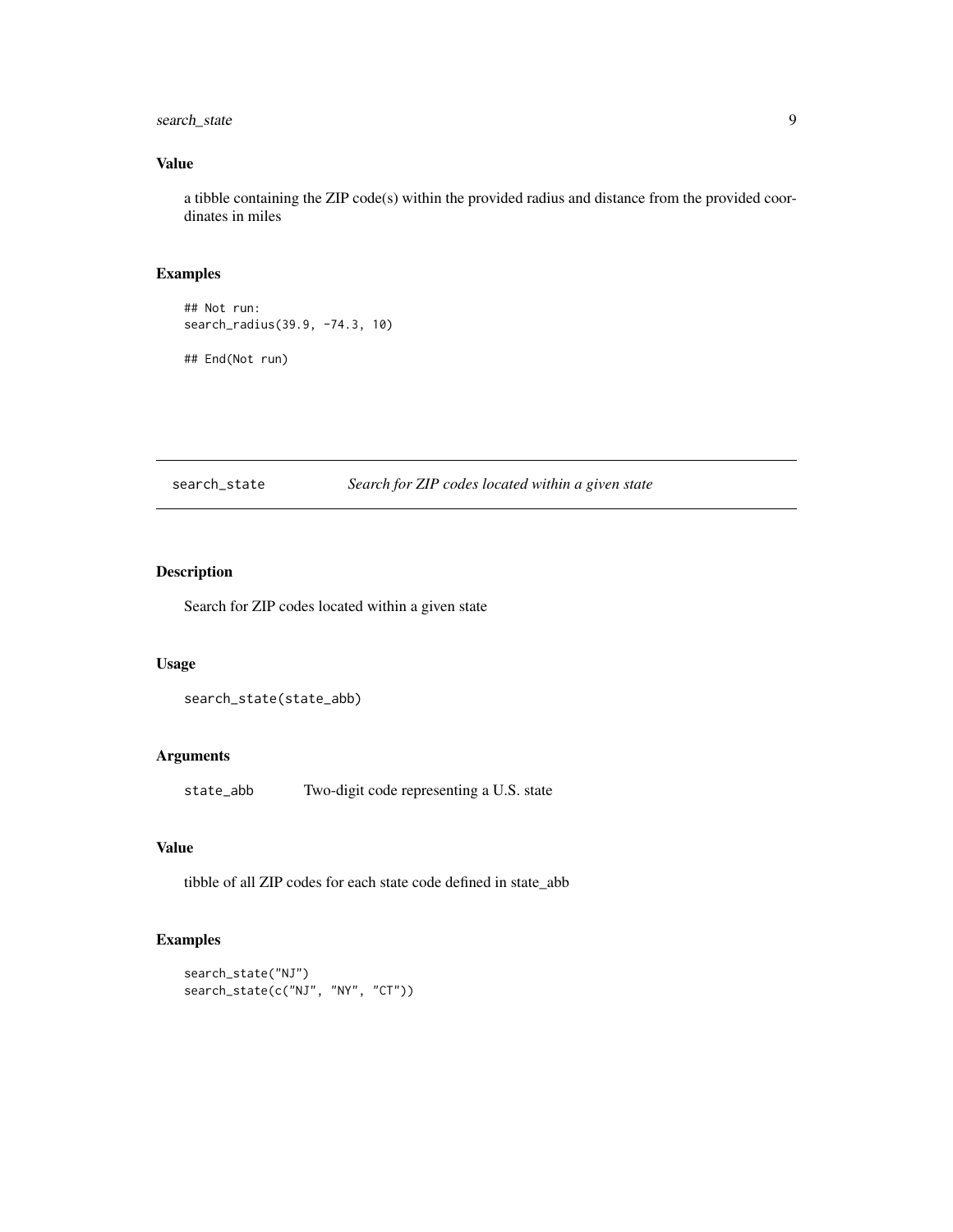<span id="page-9-0"></span>

Search all ZIP codes located within a given timezone

#### Usage

```
search_tz(tz)
```
#### Arguments

tz Timezone

#### Value

tibble of all ZIP codes found for given timezone

#### Examples

```
eastern <- search_tz("Eastern")
pacific <- search_tz("Mountain")
```
zcta\_crosswalk *ZCTA to Census Tract (2010) Crosswalk*

#### Description

A dataset containing the relationships between ZIP code tabulation areas (ZCTA) and Census Tracts. This contains selected variables from the official crosswalk file.

#### Usage

zcta\_crosswalk

#### Format

A data frame with 148897 rows and 4 variables:

ZCTA5 2010 ZIP Code Tabulation Area TRACT 2010 Census Tract Code

GEOID Concatenation of 2010 State, County, and Tract

#### Source

[https://www.census.gov/geographies/reference-files/time-series/geo/relationship-](https://www.census.gov/geographies/reference-files/time-series/geo/relationship-files.html)files. [html](https://www.census.gov/geographies/reference-files/time-series/geo/relationship-files.html)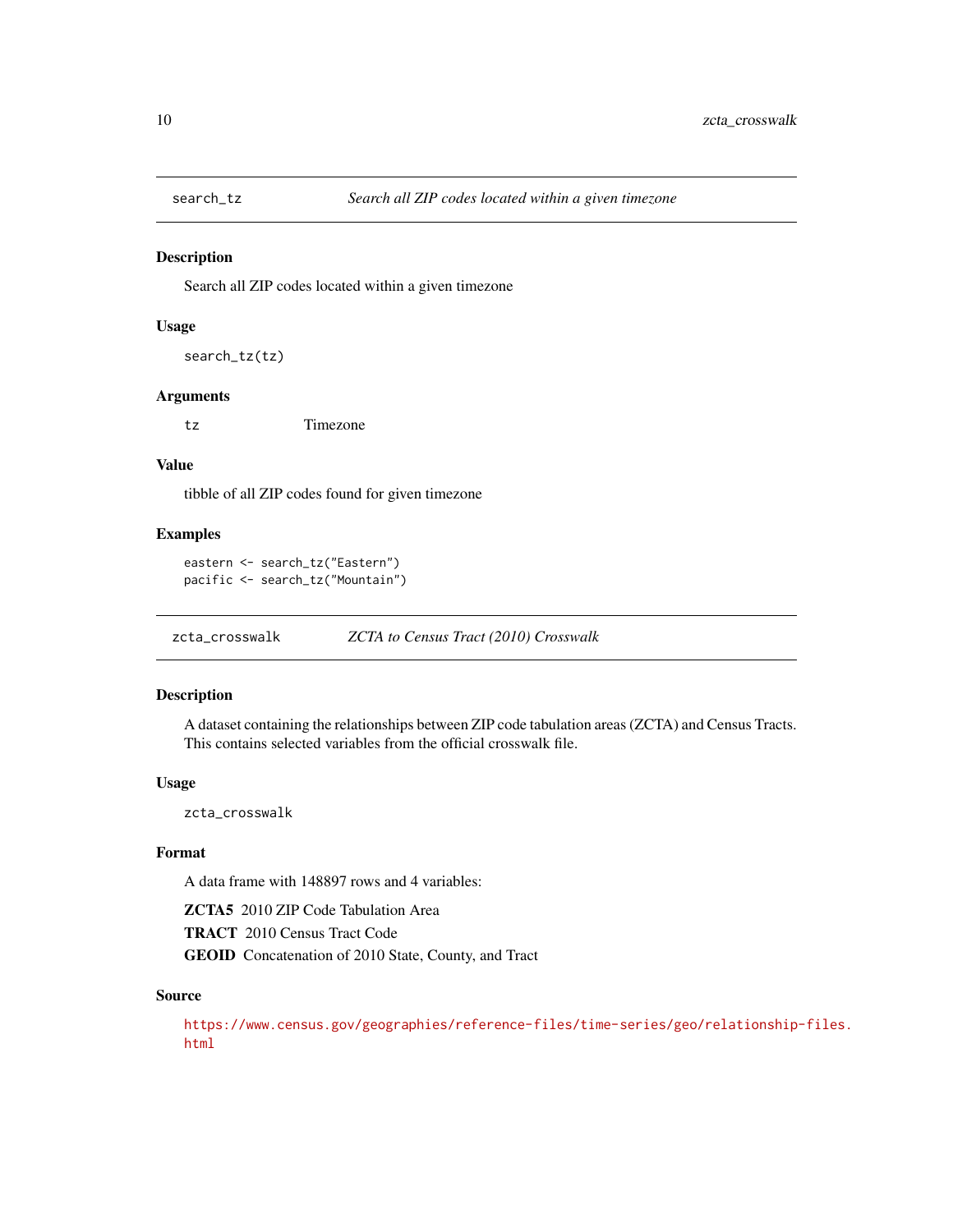<span id="page-10-0"></span>

A dataset containing detailed information for U.S. ZIP codes

#### Usage

zip\_code\_db

#### Format

A data frame with 41877 rows and 24 variables: zipcode 5 digit U.S. ZIP code zipcode\_type 2010 State FIPS Code major\_city Major city serving the ZIP code post\_office\_city City of post office serving the ZIP code common\_city\_list List of common cities represented by the ZIP code county Name of county containing the ZIP code state Two-digit state code for ZIP code location lat Latitude of the centroid for the ZIP code lng Longitude of the centroid for the ZIP code timezone Timezone of the ZIP code radius in miles Radius of the ZIP code in miles area\_code\_list List of area codes for telephone numbers within this ZIP code population Total population of the ZIP code population density Population density of the ZIP code (persons per square mile) land\_area\_in\_sqmi Area of the land contained within the ZIP code in square miles water\_area\_in\_sqmi Area of the waters contained within the ZIP code in square miles housing\_units Number of housing units within the ZIP code occupied\_housing\_units Number of housing units within the ZIP code median home value Median home price within the ZIP code median\_household\_income Median household income within the ZIP code **bounds** west Bounding box coordinates **bounds** east Bounding box coordinates bounds\_north Bounding box coordinates bounds\_south Bounding box coordinates

#### Source

[https://github.com/MacHu-GWU/uszipcode-project/files/5183256/simple\\_db.log](https://github.com/MacHu-GWU/uszipcode-project/files/5183256/simple_db.log)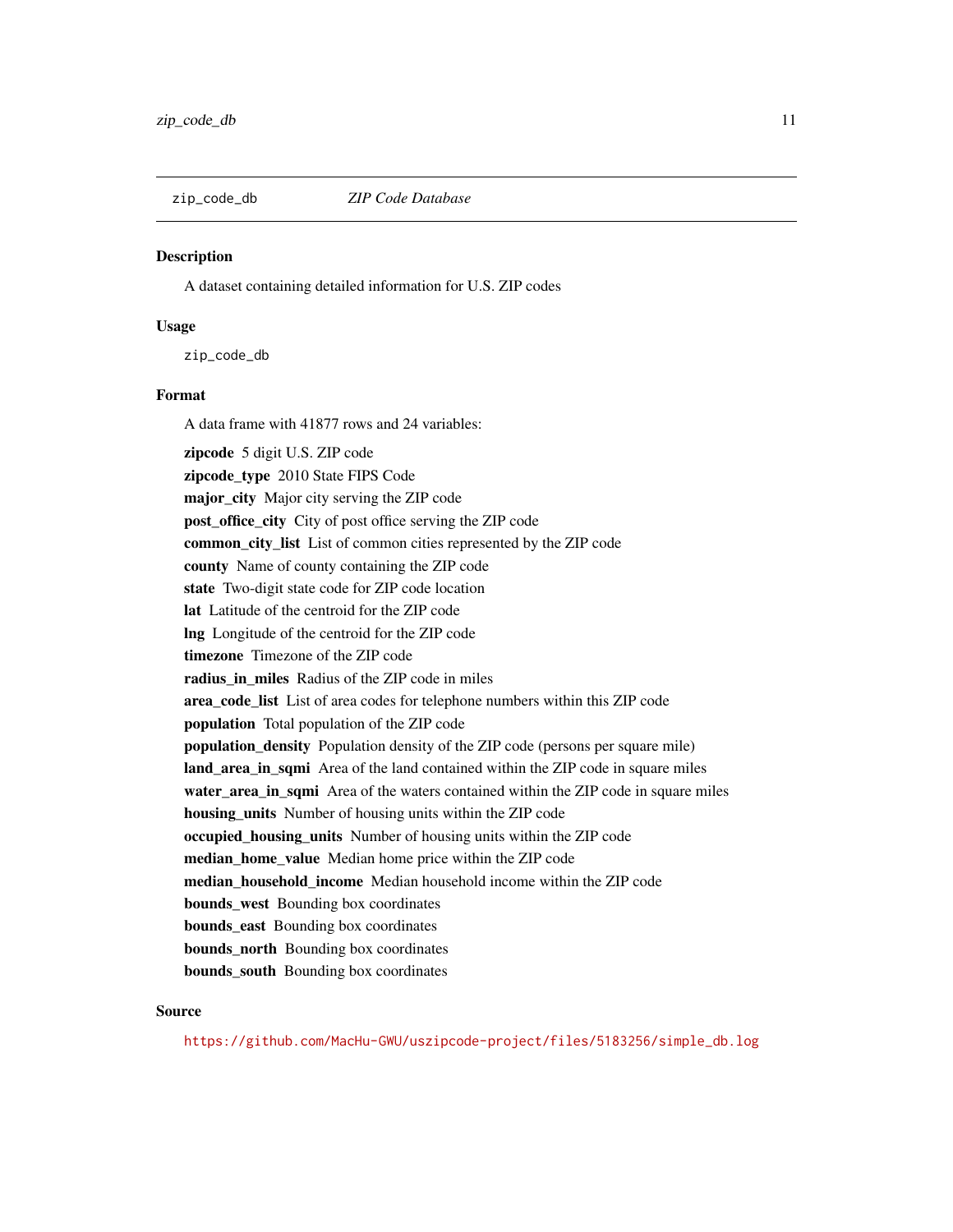<span id="page-11-0"></span>

Calculate the distance between two ZIP codes in miles

#### Usage

```
zip_distance(zipcode_a, zipcode_b, lonlat = TRUE, units = "miles")
```
#### Arguments

| zipcode_a | First vector of ZIP codes                                                                                                                                                                                                            |
|-----------|--------------------------------------------------------------------------------------------------------------------------------------------------------------------------------------------------------------------------------------|
| zipcode_b | Second vector of ZIP codes                                                                                                                                                                                                           |
| lonlat    | lonlat argument to pass to raster::pointDistance() to select method of distance<br>calculation. Default is TRUE to calculate distance over a spherical projection.<br>FALSE will calculate the distance in Euclidean (planar) space. |
| units     | Specify which units to return distance calculations in. Choices include meters<br>or miles.                                                                                                                                          |

#### Value

a data.frame containing a column for each ZIP code and a new column containing the distance between the two columns of ZIP code

#### Examples

```
zip_distance("08731", "08901")
```
zip\_to\_cd *ZIP Code to Congressional District Relationship File*

#### Description

A dataset containing mappings between ZIP codes and congressional districts

#### Usage

zip\_to\_cd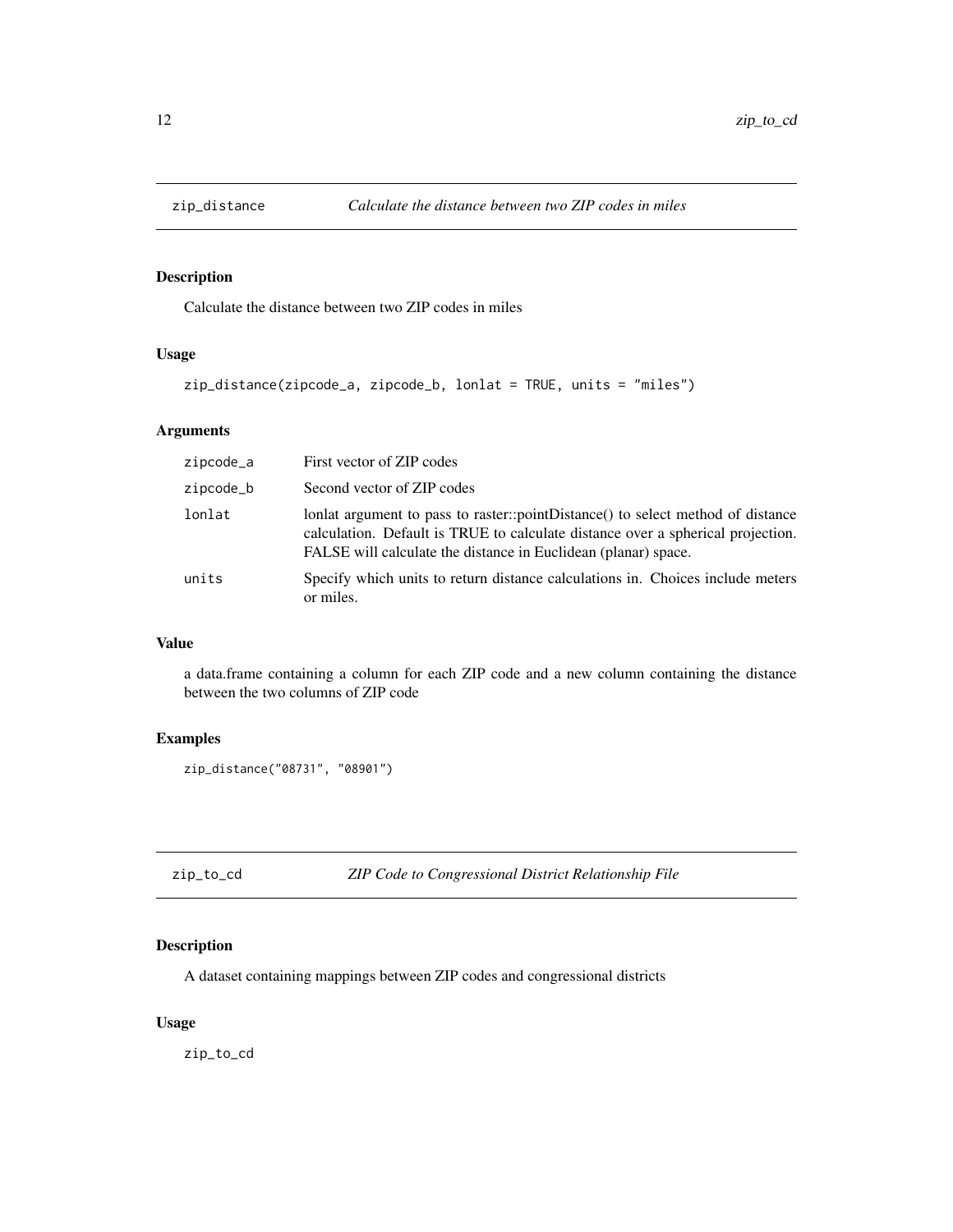zip\_to\_cd 13

#### Format

A data frame with 45914 rows and 2 variables:

ZIP 5 digit U.S. ZIP code

CD Four digit congressional district code (State FIPS code + district number)

#### Source

[https://www.huduser.gov/portal/datasets/usps\\_crosswalk.html](https://www.huduser.gov/portal/datasets/usps_crosswalk.html)